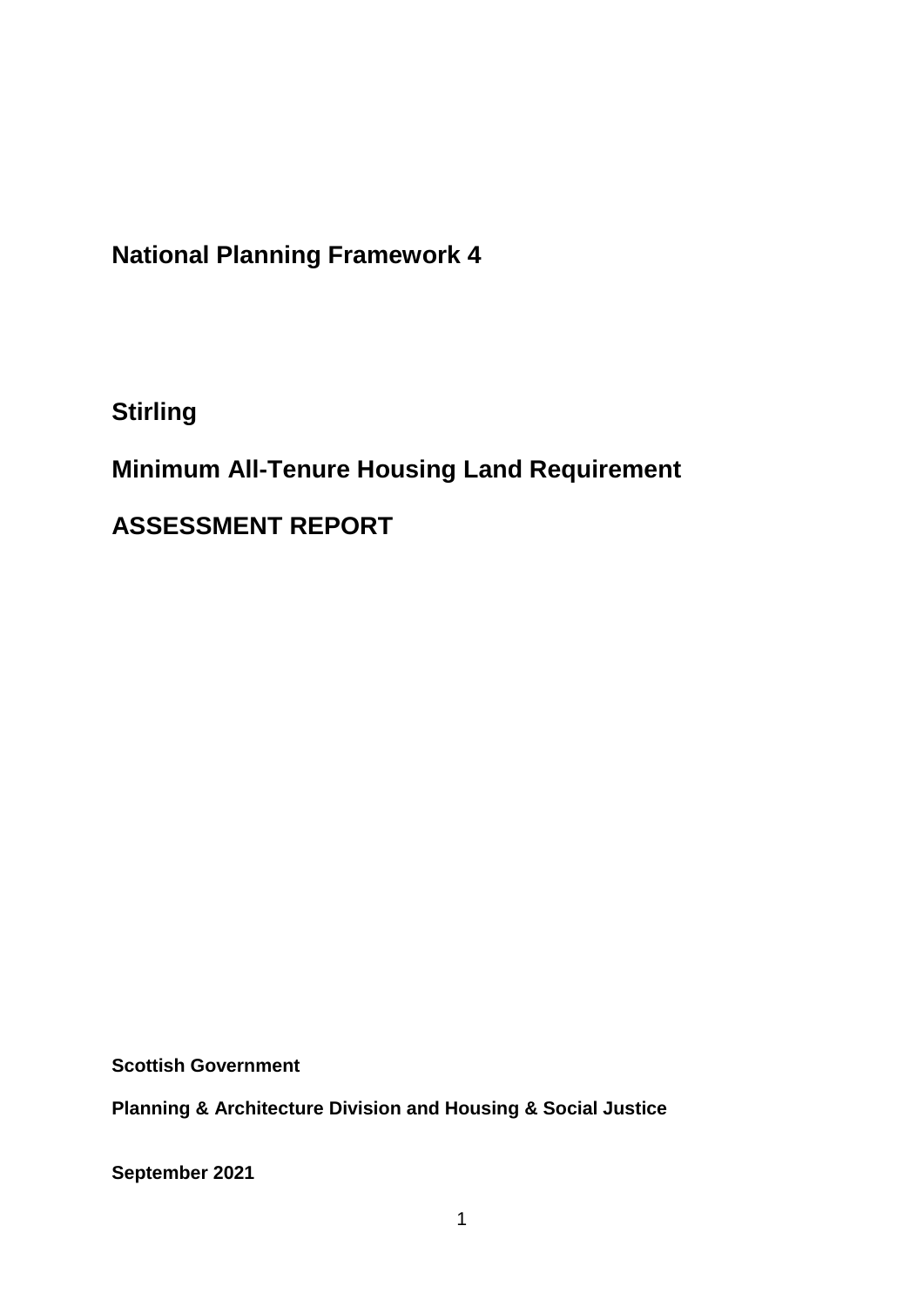|                | <b>CORE OUTPUTS ASSESSMENT</b>                                                                                                                                                                                                                                                                                                                                                                                                                                                                                                                                                                                                                                                                                                  |                |                                                     |                                               |  |  |  |
|----------------|---------------------------------------------------------------------------------------------------------------------------------------------------------------------------------------------------------------------------------------------------------------------------------------------------------------------------------------------------------------------------------------------------------------------------------------------------------------------------------------------------------------------------------------------------------------------------------------------------------------------------------------------------------------------------------------------------------------------------------|----------------|-----------------------------------------------------|-----------------------------------------------|--|--|--|
| $\mathbf 1$    | <b>Locally Adjusted Estimate</b>                                                                                                                                                                                                                                                                                                                                                                                                                                                                                                                                                                                                                                                                                                |                |                                                     |                                               |  |  |  |
|                |                                                                                                                                                                                                                                                                                                                                                                                                                                                                                                                                                                                                                                                                                                                                 |                | <b>Initial</b><br><b>Default</b><br><b>Estimate</b> | Locally<br><b>Adjusted</b><br><b>Estimate</b> |  |  |  |
|                | <b>Stirling</b>                                                                                                                                                                                                                                                                                                                                                                                                                                                                                                                                                                                                                                                                                                                 |                | 3,500                                               | 3,500                                         |  |  |  |
|                | No adjustment to the initial default estimate was proposed.<br>The estimate is benchmarked to the 10 year Scottish Government completions<br>(2,878 units) (Housing statistics quarterly update: new housebuilding and<br>affordable housing supply - gov.scot (www.gov.scot)), 2,614 units - Housing<br>Land Audit). The annualised estimate of 350 units has only been exceeded<br>once in the past 10 years - in 2015/16 with 368 HLA completions. The Council<br>considers that the initial default estimate is reasonable and achievable as the<br>general decline in annual completions since the 10 year 'peak' in 2015/16 will<br>be reversed in future years with the expected delivery of strategic housing<br>sites. |                |                                                     |                                               |  |  |  |
|                |                                                                                                                                                                                                                                                                                                                                                                                                                                                                                                                                                                                                                                                                                                                                 |                |                                                     |                                               |  |  |  |
| $\overline{2}$ | <b>Household Projections (Newly-Forming Households)</b>                                                                                                                                                                                                                                                                                                                                                                                                                                                                                                                                                                                                                                                                         |                |                                                     |                                               |  |  |  |
|                | The National Records of Scotland (NRS) 2018-based principal household<br>projection is used by the authority. They note this is consistent with their<br>approved Housing Need and Demand Assessment (HNDA) that used the NRS<br>2016-based principal household projection and best represented the baseline<br>scenario and local fit for the Stirling area. The Council notes that they have not<br>produced in-house projections and as such, does not possess the type of<br>robust evidence that is needed to adjust the demand input.                                                                                                                                                                                     |                |                                                     |                                               |  |  |  |
|                | <b>Household Projection: Default Compared to Adjusted Estimate</b>                                                                                                                                                                                                                                                                                                                                                                                                                                                                                                                                                                                                                                                              |                |                                                     |                                               |  |  |  |
|                |                                                                                                                                                                                                                                                                                                                                                                                                                                                                                                                                                                                                                                                                                                                                 | <b>Default</b> |                                                     | <b>Adjusted</b>                               |  |  |  |
|                | Stirling                                                                                                                                                                                                                                                                                                                                                                                                                                                                                                                                                                                                                                                                                                                        | 2,400          |                                                     | 2,400                                         |  |  |  |
| 3              | <b>Existing Housing Need</b>                                                                                                                                                                                                                                                                                                                                                                                                                                                                                                                                                                                                                                                                                                    |                |                                                     |                                               |  |  |  |
|                | <b>Existing Housing Need: Default Compared to Adjusted Estimate</b>                                                                                                                                                                                                                                                                                                                                                                                                                                                                                                                                                                                                                                                             |                |                                                     |                                               |  |  |  |
|                |                                                                                                                                                                                                                                                                                                                                                                                                                                                                                                                                                                                                                                                                                                                                 | <b>Default</b> |                                                     | <b>Adjusted</b>                               |  |  |  |
|                | Stirling                                                                                                                                                                                                                                                                                                                                                                                                                                                                                                                                                                                                                                                                                                                        |                | 300                                                 | 300                                           |  |  |  |
|                | The Council is not in a position to present an alternative existing housing need<br>estimate at this time. They note that the number of homeless applications<br>would provide a more accurate measure of existing housing need, consistent<br>with the approach taken in the HNDA. The authority finds the default figure to<br>be an appropriate measure of additional housing units required to meet<br>existing housing need in the Stirling area.                                                                                                                                                                                                                                                                          |                |                                                     |                                               |  |  |  |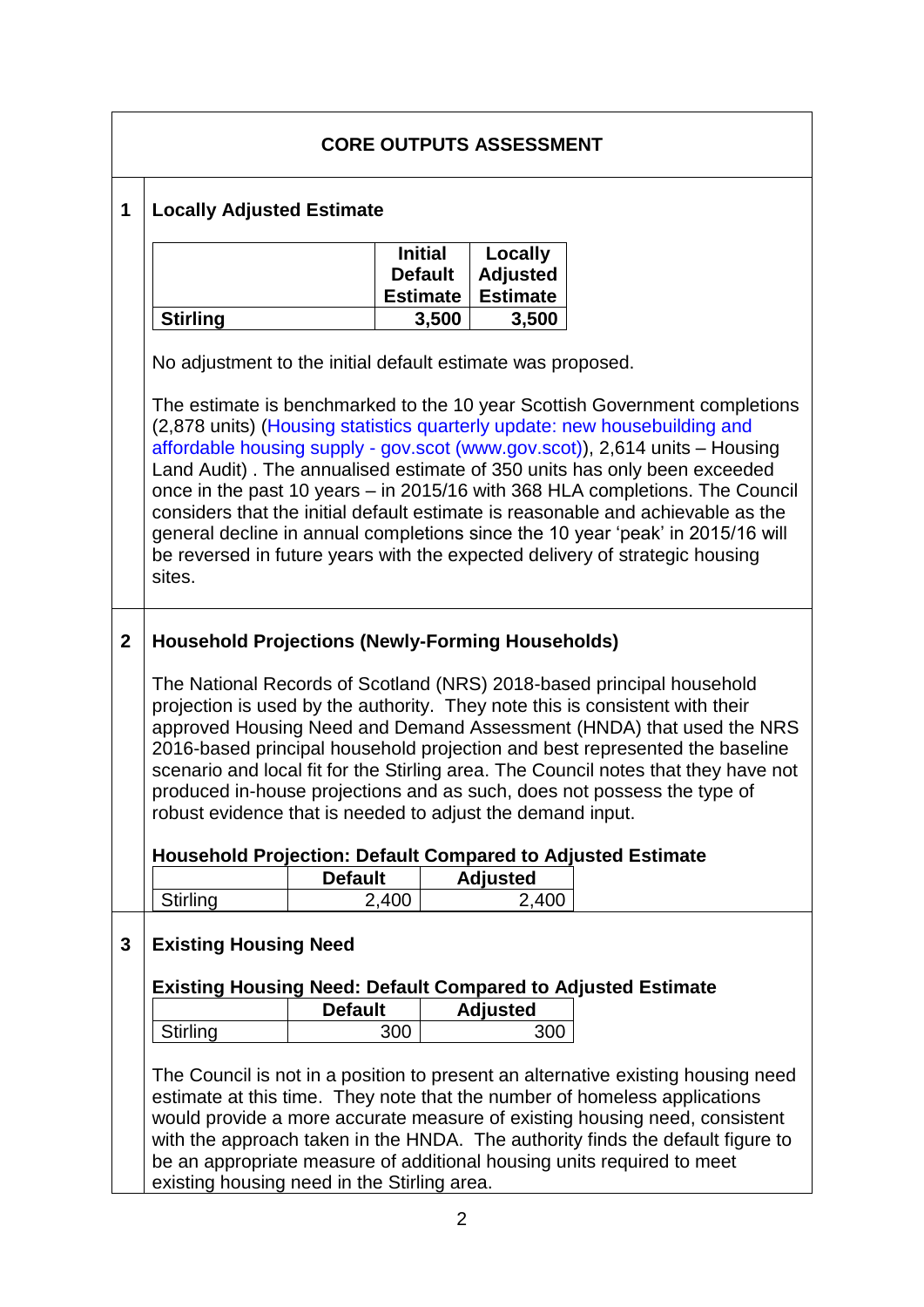## **4 Flexibility Allowance**

Stirling Council requests that it is reclassified to an 'urban' authority, but is nevertheless content with the rural flexibility allowance of 30%.

The Council notes that the Randal Classification which is set at a local authority level does not account for the dynamic and complex nature of housing market areas which often transcend local authority boundaries. The Council state that its HNDA data shows that 71% of the purchasers in the council area were from urban areas, of which 20% originated from outwith the authority area.

The Council indicate that net migration averaged 670 between 2014/15 and 2018/19 and therefore is no evidence it is experiencing rural depopulation. It also refers to the accessibility of the area and as a result experiences significant housing pressure. The pandemic and shifts in living and working is also a factor.

A change from 30% flexibility to 25% flexibility would result in a land requirement of 175 fewer units.

The Scottish Government have applied a flexibility percentage to all authorities to represent a contingency of land and allow for changes in sites coming forward over the plan period. It has been consistently applied across all planning authority areas through use of the Randall Classification, which is based upon population density within a unitary authority. The rural classification and application of 30% is applied where a unitary authority has a population density of less than one person per hectare. It is for the authority to determine the appropriate location of the land that would accommodate that accrued through the flexibility allowance but the Scottish Government consider it should remain at 30% for Stirling to ensure a consistent approach across the country.

## **CORE PROCESSES ASSESSMENT**

## **1 Using the Response Template and Excel Calculator**

The Council has used the Response Template and, in the main, this is completed correctly. Under stakeholder sections HfS were the only member of the HMP to engage. A copy of the Excel calculator has been submitted.

## **2 Housing Market Partnership and Stakeholders Involvement**

The only HMP member to engage was Homes for Scotland. The estimate was not agreed. Homes for Scotland expressed concerns with the methodology for